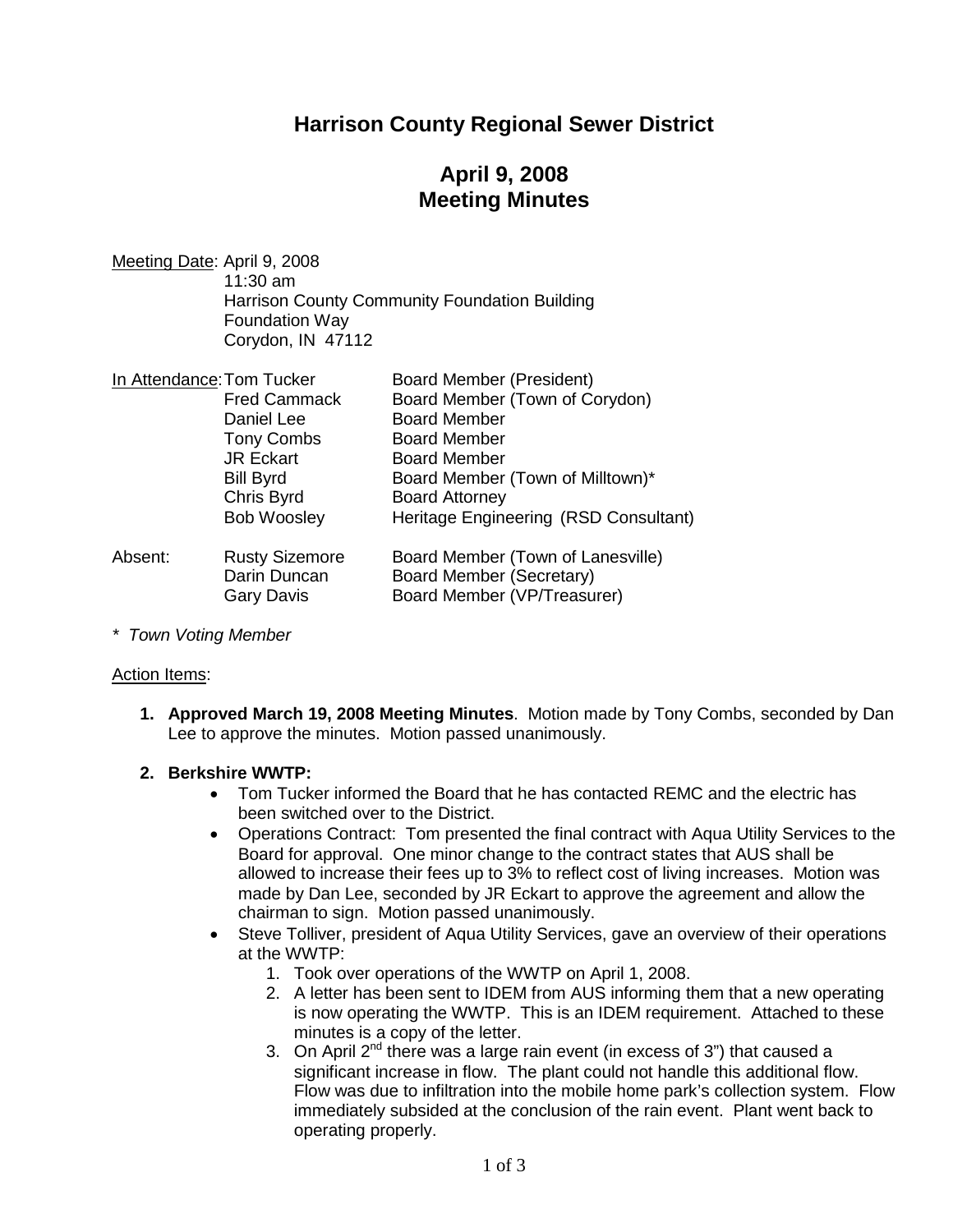- 4. Many problems have been uncovered: one of the two blowers was not working, return air lines were not connect, chlorine pumps do not work, etc.
- 5. Successful in getting the  $2^{nd}$  blower to run and since that time the effluent from the plant has improved dramatically. During dry weather events and minimal rain events the plant is meeting discharge limits.
- 6. Major concern is that the flow meter and effluent weir in not calibrated properly thus causing inaccurate flow readings. Current readings are showing approximately 12,000 – 14,000 gallons per day of normal dry weather flow.
- 7. Mr. Tolliver recommended that we switch from a chlorine chemical feed to a tablet feeder.
- Recommend Improvements: Mr. Tolliver presented a list of improvements to the Board for consideration. This list is included as an attachment to these minutes.

*A motion was made by Tony Combs, seconded by Bill Byrd to approve Items No. 2 thru 15 and Item No. 18. Total cost of improvements is approximately \$19,342. It was mentioned during discussions by Mr. Tolliver that if it determined that dust covers for the blowers were not needed the cost savings would be \$500. Motion passed unanimously.*

Question was asked how quickly will the handrails (Item No. 13) and electrical conduit (Item No. 12) work be completed? Mr. Tolliver stated that this work would be completed by the end of next week.

#### **3. Hospital Sewers**

- Bob Woosley informed the Board that he is awaiting a final field walk and inspection to be scheduled by Shireman to review the site to ensure the punch list items have been addressed.
- Tom Tucker requested that we again ask the Hospital to provide the Board with the cost of the sanitary sewer system construction. This request has been made previously and will be made again.

#### **4. Board Workshop/Retreat**

 Bill Byrd suggested that the Board consider having a one or two day workshop or retreat to allow for future planning discussions. Board members were open to the idea and this will discussed further at future meetings.

### **5. Invoices:**

Chris Byrd, Legal Fees (Account No. 0167-310-3000.02): \$193.75

Motion made by Bill Byrd, seconded by Dan Lee to approve this invoice. Motion passed unanimously.

- Heritage/Stantec Invoice No. 11 (Account No. 0167-310-3000.03): \$5,011.00 Motion made by JR Eckart, seconded by Tony Combs to approve this invoice. Motion passed unanimously.
- Stantec Invoice, Indian Creek Watershed Grant: \$10,052.50 (Final Invoice) Dan Lee requested that this invoice be tabled and deferred until verification can be made that no additional items are outstanding that need to be submitted to the State, wants confirmation that all work is completed. All members presented agreed. Invoice deferred.

Aqua Utilities Services (April Operations): \$2,200